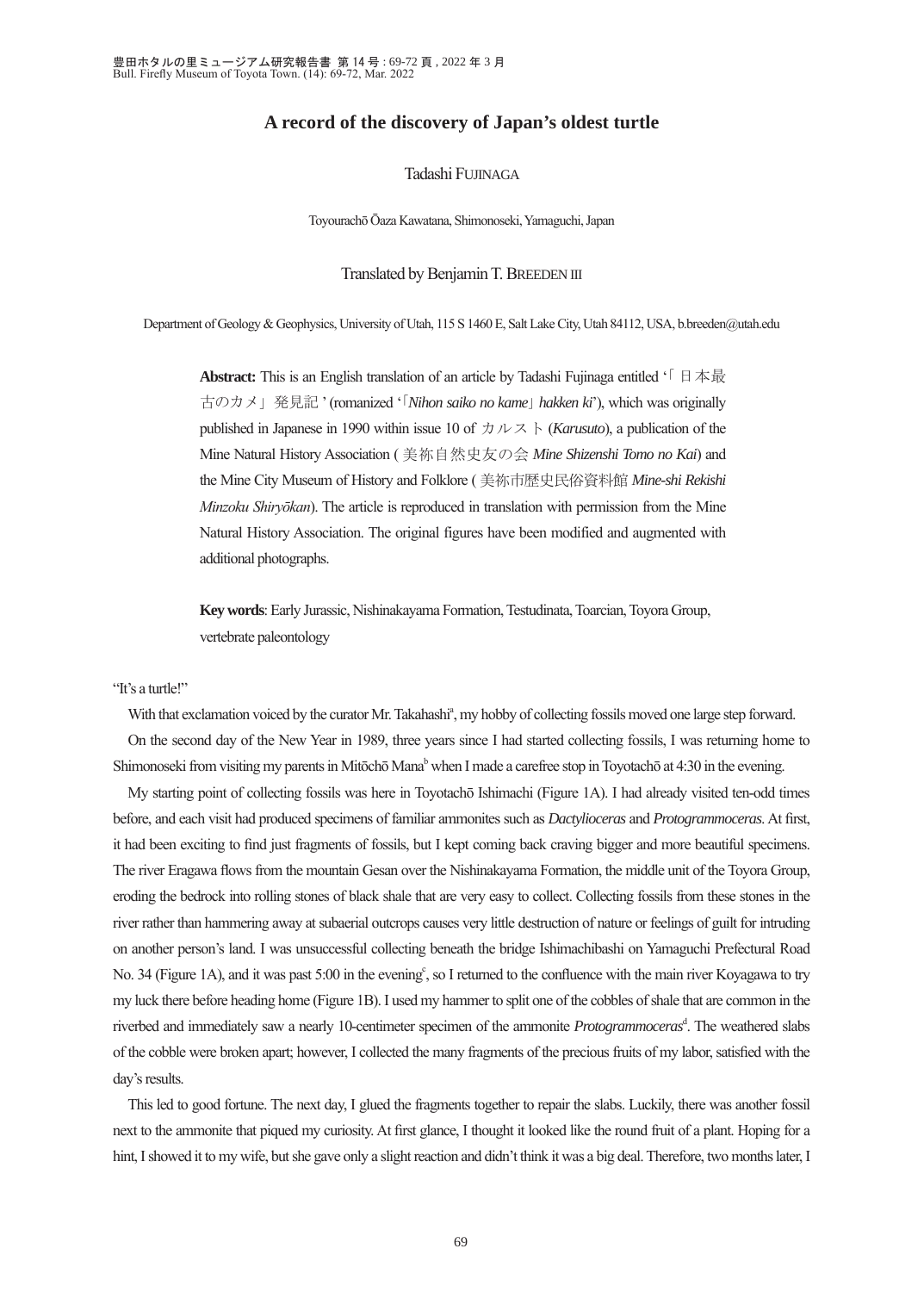### Tadashi FUJINAGA

asked Mr. Takahashi to appraise the specimen when I had the opportunity at an inspection tour on 19 March 1989.

Three days later, the discovery in Ishikawa Prefecture of Japan's oldest Cretaceous turtle<sup>e</sup> was reported by the news on television; however, I was confident that my specimen was older, so after that, I sent it to be appraised by Professor Hasegawa<sup>f</sup> at Yokohama National University, who said the fossil was "Japan's oldest baby soft-shelled turtle."<sup>g</sup>

I am profoundly grateful to all my seniors for their aid in producing these results, which are like a dream to me. Although I sent my 'child' eastward to Yokohama for appraisal, I pray that even half of the specimen returns to its hometown in Mine soon.h



Figure 1. (A) Map of Toyotachō Ishimachi, Shimonoseki, Yamaguchi, Japan showing the locality from which the turtle fossil MMHF 5-00001 was collected on 2 January 1989. Modified from Fujinaga (1990). (B) Tadashi Fujinaga standing at the point where he discovered the turtle fossil MMHF 5-00001 *ex situ* in Eragawa immediately upstream from its confluence with Koyagawa. Photograph taken on 3 August 2019 by the translator. (C) Tadashi Fujinaga holding the turtle fossil MMHF 5-00001 at Kaigetsu Ryokan in Toyotachō Ōaza Tonoshiki, Shimonoseki, Yamaguchi, Japan. Photograph taken on 3 August 2019 by the translator. (D) The turtle fossil MMHF 5-00001. (E) Cover to issue 10 of  $\forall \nu \ge \mathbb{R}$  (*Karusuto*) from March 1990, which contained the original Japanese article by Tadashi Fujinaga. This issue marked the  $10<sup>th</sup>$  anniversary of the bulletin. Reproduced with permission from the Mine Natural History Association.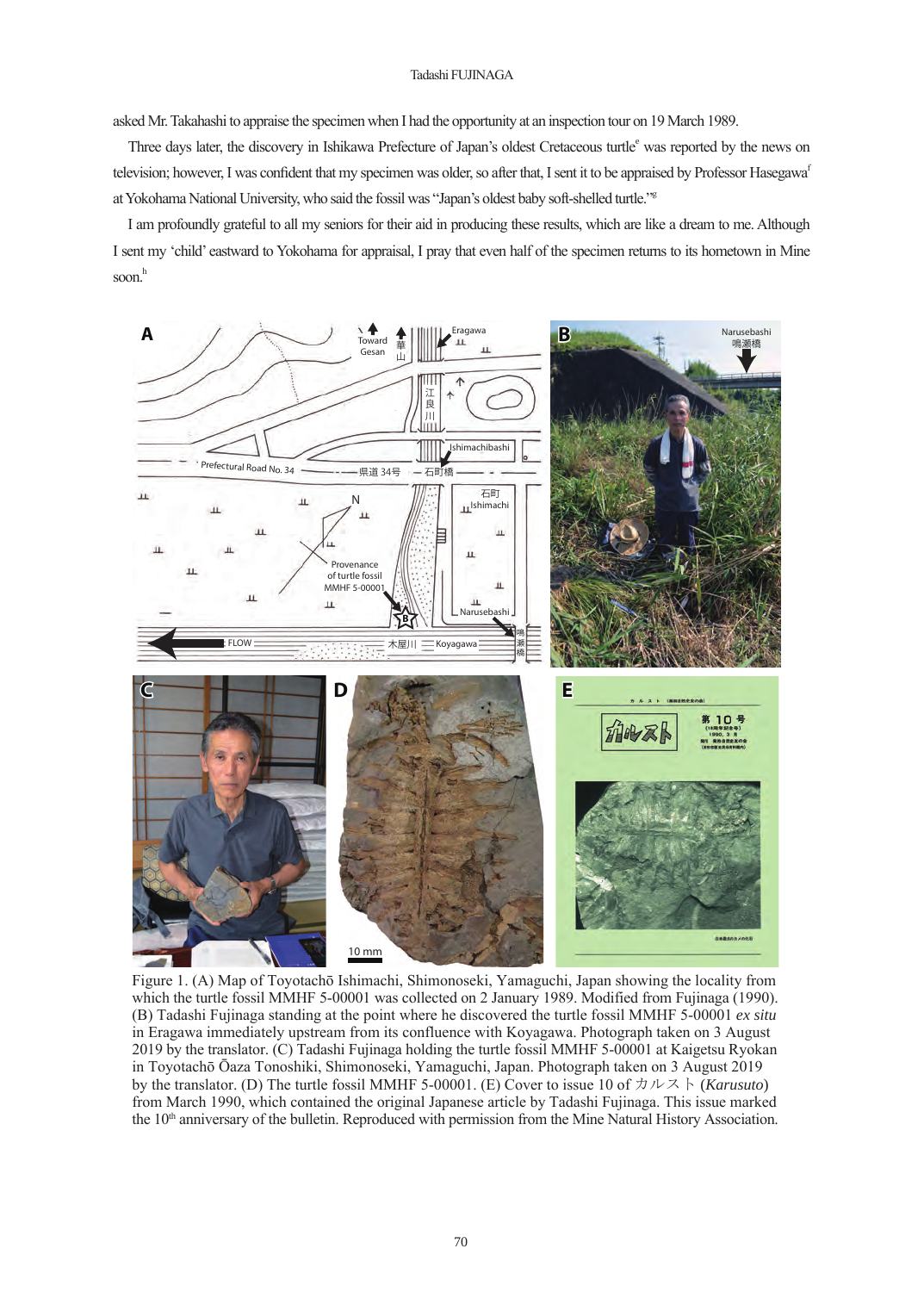### **Translator Notes**

<sup>a</sup> Fumio Takahashi remains the curator of the Mine City Museum of History and Folklore as of February 2022.

<sup>b</sup> A town in eastern Mine, Yamaguchi, Japan.

<sup>c</sup> The sunset in Toyotachō on that day was at 17:18.

d This ammonoid specimen was later referred to "*Harpoceras* (s.s.) *chrysanthemum*" (=*Cleviceras chrysanthemum*) by Hasegawa *et al*. (1998).

e From the Lower Cretaceous Tetori Group in Shiraminemura, which was merged with other local towns and villages to form the city Hakusan in 2005. Hundreds of Early Cretaceous turtle fossils have been collected from the Tetori Group in this region (e.g., Hirayama, 2000).

f Yoshikazu Hasegawa retired from Yokohama National University in 1995 and took a position at the Gunma Museum of Natural History.

<sup>g</sup> Subsequent articles by Hasegawa *et al.* (1998) and Breeden and Izumi (2019) referred the specimen to the decreasingly exclusive clades of Testudines and Testudinata, respectively. A more detailed study of the specimen's phylogeny and taxonomy is in progress, but it is clear that the specimen is not a trionychid (i.e., a soft-shelled turtle).

<sup>h</sup> The material was ultimately returned from Yokohama. Both slabs of the turtle fossil are now reposited at the Mine City Museum of History and Folklore and were assigned the specimen number MMHF 5-00001. (Figure 1C–D)

## **ACKNOWLEDGMENTS**

This article was translated as part of BTB's Ph.D. dissertation research on the vertebrate fossil record of the Nishinakayama Formation in Toyotachō. This project was funded by the American Philosophical Society Lewis and Clark Fund for Exploration and Field Research, a Geological Society of America Graduate Student Research Grant, and the University of Utah Department of Geology and Geophysics (Cleveland-Lloyd Quarry Fund, David S. and Inga M. Chapman Fund, M. Dane Picard Fund). BTB thanks Tadashi Fujinaga for his kindness and cooperation throughout this project, Fumio Takahashi (Mine City Museum of History and Folklore) for facilitating access to MMHF 5-00001 and providing a copy of the issue of  $\pi \nu$   $\vee$   $\wedge$   $\sim$  containing the article translated here (see Figure 1E), Kenrō Hironaka (Mine Natural History Association) for granting permission to reproduce this article in translation, Keisuke Kawano (Firefly Museum of Toyota Town) and Yuri Kimura (National Museum of Nature and Science) for their assistance with points of this translation, Kazuko Akieda (Kaigetsu Ryokan) for her hospitality in providing a comfortable space to meet with Tadashi Fujinaga in Toyotachō, Kentaro Izumi (Chiba University) and Makoto Manabe and Chisako Sakata (National Museum of Nature and Science) for their collaboration and assistance with countless logistics throughout this project, and Wakako Akamine, Sae Kawase, Chisato Kojima, and Yoko Azuma (University of Utah) for their generosity and patience as Japanese language instructors.

## **REFERENCES**

- Breeden III, B. T., Izumi, K. (2019) A review of the vertebrate fossil assemblage from the Lower Jurassic Nishinakayama Formation in the Ischimachi district of Toyota Town, Yamaguchi Prefecture, Japan. *Bulletin of the Firefly Museum of Toyota Town*, **11**: 9-23.
- Fujinaga, T. (1990) 「Nihon saiko no kame」 hakken ki. *Karusuto*, **10**: 2. [ 藤永正 (1990) 「 日本最古のカメ 」発見記 . カ ルスト , **10**: 2.] (In Japanese)

Hasegawa, Y., Manabe, M., Hirano, H., Takahashi, F. (1998) A turtle from the Early Jurassic Toyora Group, Yamaguchi, Japan.